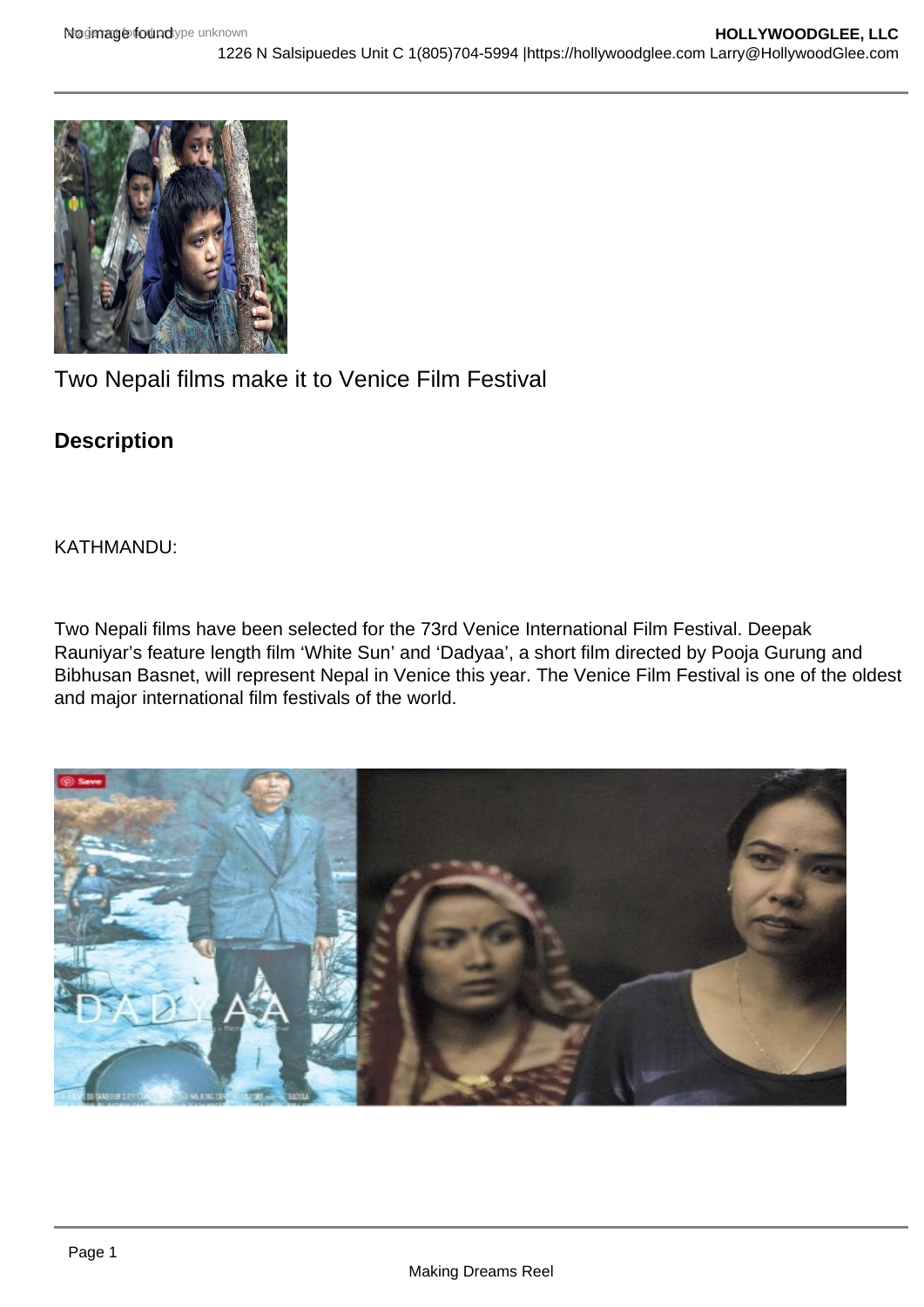This is the second consecutive year that Nepali films are represented at the festival. Min Bahadur Bham's 'Kalo Pothi' had its world premiere there last year.

Both Nepali films will compete in the 'Orizzonti' (Horizons) section, which falls under the festival's "official selection" line-up. Bham's 'Kalo Pothi' was screened under the 'International Critics' Week', an autonomous section separately organized by Italy's critics' association.

Set during the Maoist Insurgency, the 87 minute long 'White Sun' tells the story of two brothers with conflicting ideologies. The protagonist Chandra returns home after a decade, for his father's final rites. The course of his journey is complicated by the harsh reality of his village.

The film stars Dayahang Rai, Asha Magrati, Rabindra Singh Baniya, Sumi Malla and Amrit Pariyar. "Getting selected for Venice will bring Nepali movies one step forward in the international arena," Rauniyar said. "I believe this will not only promote Nepali films but Nepal as well."

A conversation between a former guerilla and a soldier that Rauniyar witnessed eight years ago was the genesis of the movie. "I made this film to portray Nepal after the civil war and the discourse that has since followed," he added.

'White Sun' has been backed by producers from USA, Netherlands and Qatar. Rauniyar's debut feature film 'Highway' was screened at the 62nd Berlin Film Festival in 2012.

Bibushan and Pooja's second short film 'Dadyaa' is shot in Sinja valley, Jumla. Their first short film 'The Contagious Apparition of Dambarey Dendrite' had a successful run in international film festivals.

'Dadyaa' depicts the struggles of an old couple spending an isolated life in remote Jumla. It has a runtime of 17 minutes. "Our selection in Venice shows that international audience is starting to show interest in Nepal," said Pooja.

The eleven day long festival will start from August 31. The organizer said that the 'Orizzonti' section will celebrate the latest aesthetic and expressive trend in international cinema. It is a competitive section.

(Source: <http://www.myrepublic.com/news>)

**Category** 

1. Venice International Film Festival

**Tags** 

- 1. Actor
- 2. Awards
- 3. Cinema
- 4. Dadyaa
- 5. Deepak Rauniyar
- 6. Director
- 7. Festival
- 8. Film
- 9. Nepal